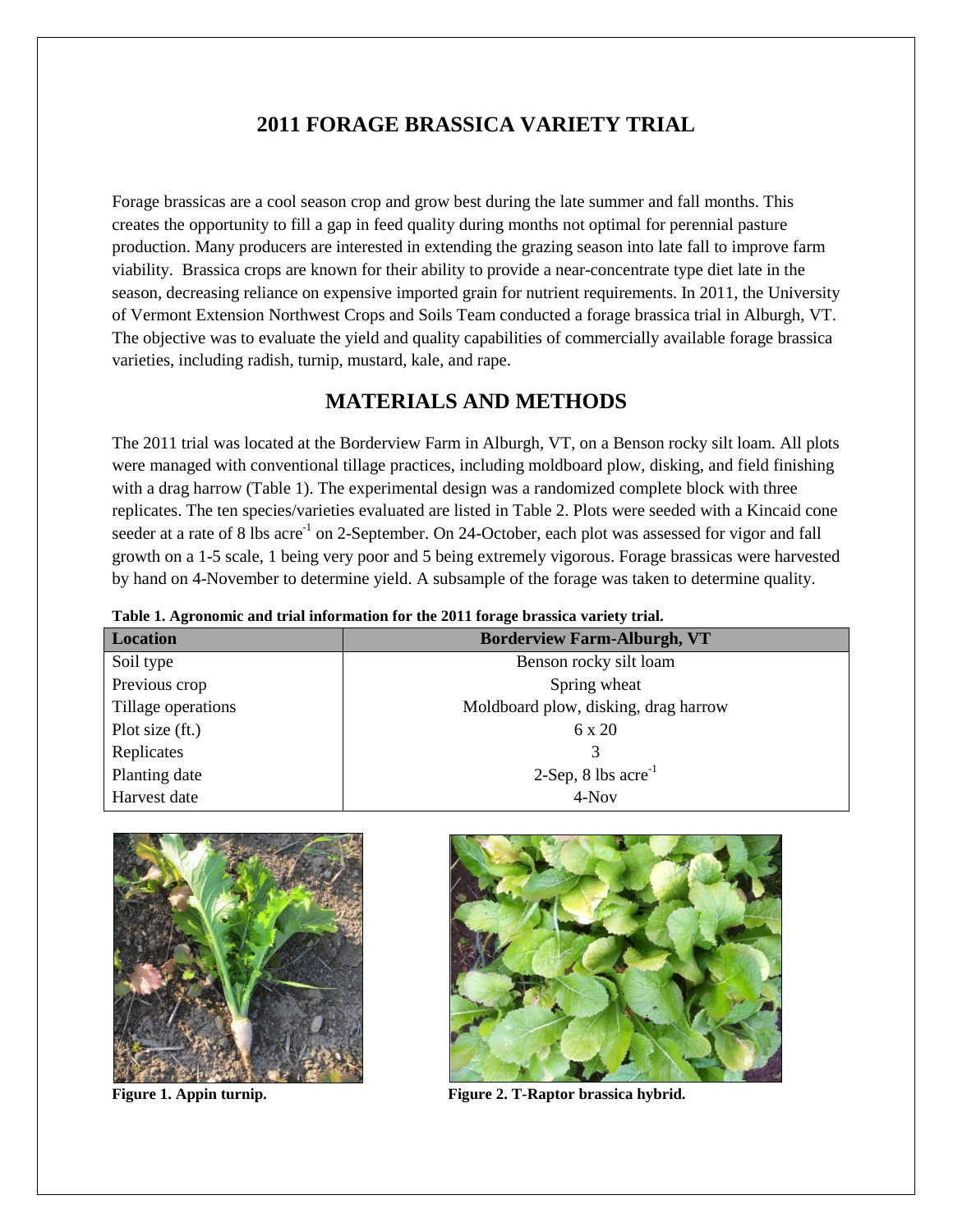| THEIR SET OF $\mathbf{H}_{\mathbf{S}}$ of Hespith Thill will be their boundary set $\mathbf{H}_{\mathbf{S}}$ |                 |                    |  |  |  |  |  |
|--------------------------------------------------------------------------------------------------------------|-----------------|--------------------|--|--|--|--|--|
| <b>Variety</b>                                                                                               | <b>Species</b>  | <b>Seed source</b> |  |  |  |  |  |
| Appin                                                                                                        | Turnip          | King's Agriseed    |  |  |  |  |  |
| <b>Barkant</b>                                                                                               | Turnip          | Barenbrug          |  |  |  |  |  |
| Bonar                                                                                                        | Rape            | King's Agriseed    |  |  |  |  |  |
| <b>Braco</b>                                                                                                 | White mustard   | Preferred Seed Co. |  |  |  |  |  |
| Caledonia                                                                                                    | Kale            | Preferred Seed Co. |  |  |  |  |  |
| <b>Dwarf Essex</b>                                                                                           | Rape            | Preferred Seed Co. |  |  |  |  |  |
| Ground Hog                                                                                                   | Radish          | Preferred Seed Co. |  |  |  |  |  |
| Pasja                                                                                                        | Brassica hybrid | King's Agriseed    |  |  |  |  |  |
| Purple Top                                                                                                   | Turnip          | Preferred Seed Co. |  |  |  |  |  |
| T-Raptor                                                                                                     | Brassica hybrid | Barenbrug          |  |  |  |  |  |

**Table 2. Forage brassica varieties and their sources, 2011.**

Silage quality was analyzed at Cumberland Valley Analytical Services in Hagerstown, Maryland using wet chemistry techniques. Plot subsamples were dried, ground and analyzed for crude protein (CP), acid detergent fiber (ADF), neutral detergent fiber (NDF), ash, total digestible nutrients (TDN), non-fiber carbohydrates (NFC), non-structural carbohydrates (NSC), and net energy lactation (NEL). In addition, the micronutrients calcium, phosphorus, magnesium, potassium, iron, manganese, zinc, and copper were quantified in each sample. The CP content of forages is determined by measuring the amount of nitrogen and multiplying by 6.25. The bulky characteristics of forage come from fiber. High fiber is negatively associated with forage feeding values since the less digestible portions of plants are contained in the fiber fraction. The detergent fiber analysis system separates forages into two parts: cell contents, which include sugars, starches, proteins, nonprotein nitrogen, fats and other highly digestible compounds; and the less digestible components found in the fiber fraction. The total fiber content of forage is contained in the neutral detergent fiber (NDF). Chemically, this fraction includes cellulose, hemicellulose, and lignin. Because of these chemical components and their association with the bulkiness of feeds, NDF is closely related to feed intake and rumen fill in cows. It is well documented that cows will eat more dry matter when fed forage with high fiber digestibility.

Variations in yield and quality can occur because of variations in genetics, soil, weather, and other growing conditions. Statistical analysis makes it possible to determine whether a difference among treatments is real or whether it might have occurred due to other variations in the field. All data was analyzed using a mixed model analysis where replicates were considered random effects. At the bottom of each table a LSD value is presented for each variable (e.g. yield). Least Significant Differences (LSDs) at the 10% level (0.10) of probability are shown. Where the difference between two treatments within a column is equal to or greater than the LSD value at the bottom of the column, you can be sure in 9 out of

10 chances that there is a real difference between the two values. Treatments listed in bold had the top performance in a particular column; treatments that did not perform significantly worse than the top-performer in a particular column are indicated with an asterisk. In the example below, treatment A is significantly different from treatment C but not from treatment B. The difference between A and B is equal to 400, which is less than the LSD value of 500. This means that

| <b>Variety</b> | Yield         |  |
|----------------|---------------|--|
| A              | 1600*         |  |
| B              | 1200*         |  |
| C              | 950           |  |
|                | LSD(0.10) 500 |  |

these treatments did not differ in yield. The difference between A and C is equal to 650, which is greater than the LSD value of 500. This means that the yields of these treatments were significantly different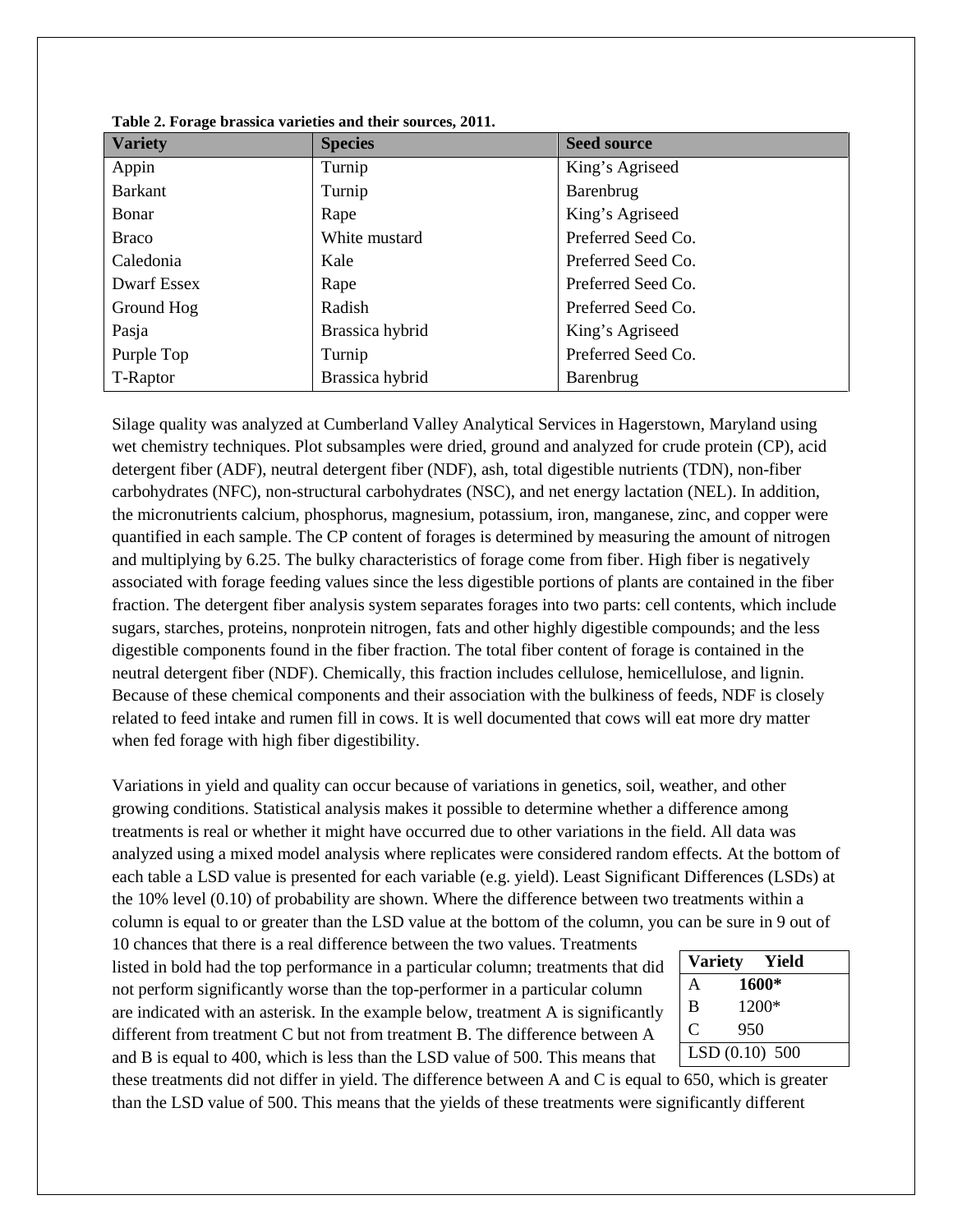from one another. All data was analyzed using a mixed model analysis where replicates were considered random effects. The LSD procedure was used to separate cultivar means when the F-test was significant  $(P< 0.10)$ .

## **RESULTS**

Seasonal precipitation and temperatures, recorded at a weather station in close proximity to the 2011 research site, are shown in Table 3. September and October of 2011 had more precipitation and higher temperatures than the 30-year average. Between the two months, average temperatures were 5.2°F warmer than the historical average. There were a total of 1,127 GDDs accumulated for the two-month growing season of forage brassicas—306 more GDDs than the 30-year average.

**Table 3. Temperature, precipitation, and Growing Degree Days (GDDs) data by month for Alburgh, VT.**

| Burlington, VT (Alburgh, VT)      | September | October |
|-----------------------------------|-----------|---------|
| Average temperature $(^{\circ}F)$ | 63.8      | 51.5    |
| Departure from normal             | 5.8       | 4.5     |
|                                   |           |         |
| Precipitation (inches)            | 5.56      | 2.68    |
| Departure from normal             | 2.10      | 0.10    |
|                                   |           |         |
| Growing Degree Days (base 41°F)   | 662       | 465     |
| Departure from normal             | 79.5      | 226     |

Based on National Weather Service data from cooperative observation stations in Burlington, VT.

Historical averages are for 30 years of data (1971-2000).

Forage brassica performance was evaluated by measuring vigor, height, yield, and quality. Brassica varieties differed significantly in overall crop vigor (Table 4). Vigor was measured visually as the level of active healthy well balanced growth. A rating of 1 indicated the lowest vigor and 5 the highest level of vigor. While the trial mean for vigor (on a 1-5 scale) was 3.5, the hybrid variety Pasja had vigorous stands by late October and the highest overall rating (4.7). Plant height differed significantly as well; Appin was tallest at 7.9 inches, though this was not significantly taller than six other varieties.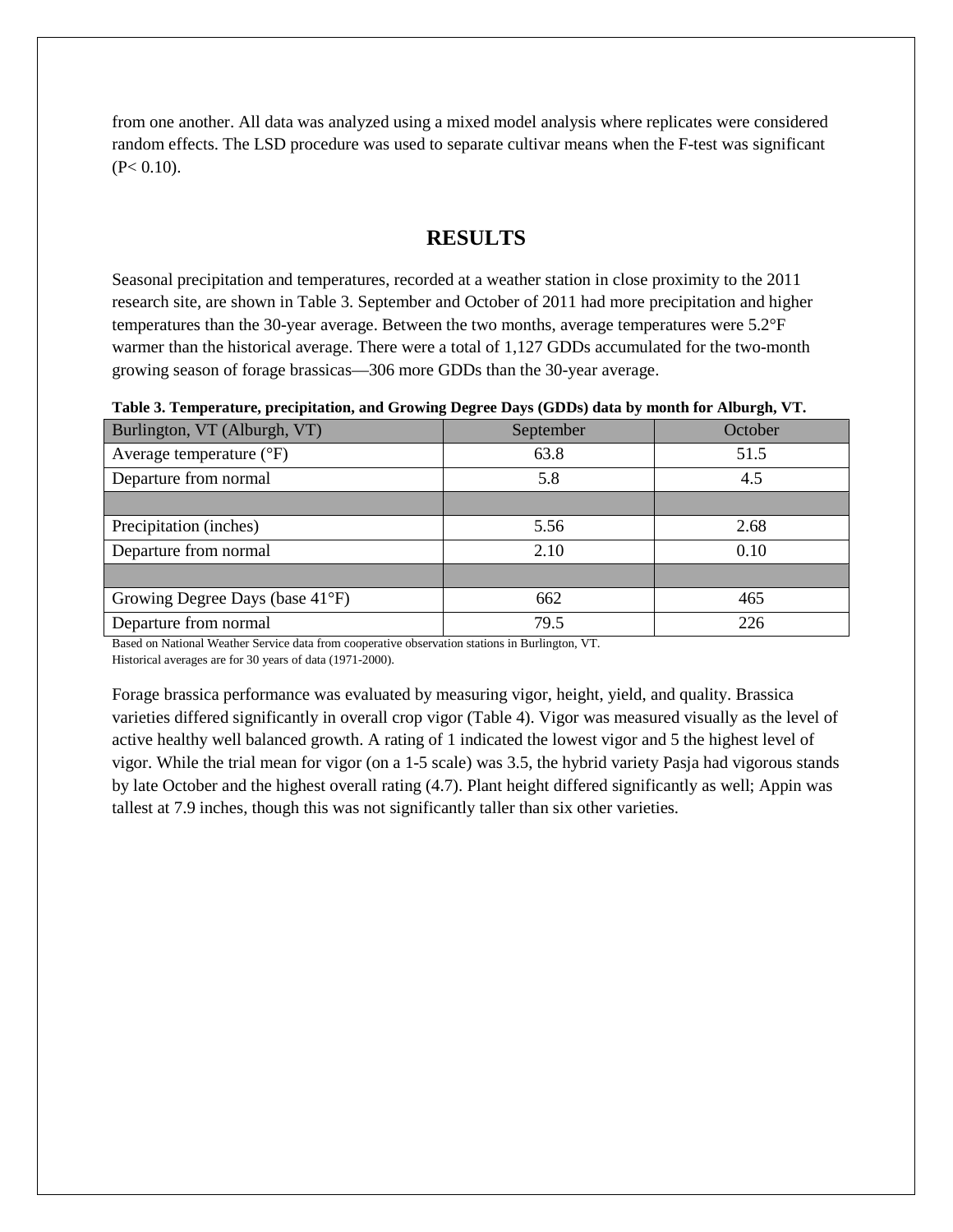| Variety        | Species         | Vigor     | Plant population   | Height | Dry matter yield        |
|----------------|-----------------|-----------|--------------------|--------|-------------------------|
|                |                 | 1-5 scale | in $33 \text{ cm}$ | inches | $1b$ acre <sup>-1</sup> |
| Appin          | Turnip          | $4.3*$    | 7.70               | $7.9*$ | 1291                    |
| <b>Barkant</b> | Turnip          | $4.2*$    | 10.2               | $6.2*$ | 1275                    |
| Bonar          | Rape            | $3.7*$    | 6.60               | $6.9*$ | 703                     |
| <b>Braco</b>   | White mustard   | $3.7*$    | 4.00               | $6.8*$ | 902                     |
| Caledonia      | Kale            | 1.3       | 2.00               | $6.2*$ | 1082                    |
| Dwarf Essex    | Rape            | 2.8       | 7.10               | 4.7    | 801                     |
| Ground Hog     | Radish          | 3.0       | 3.20               | $6.3*$ | 774                     |
| Pasja          | Brassica hybrid | $4.7*$    | 7.00               | $7.2*$ | 1161                    |
| Purple Top     | Turnip          | $3.7*$    | 14.3               | 5.2    | 1155                    |
| T-Raptor       | Brassica hybrid | $3.7*$    | 8.30               | 5.2    | 766                     |
|                | LSD(0.10)       | 1.1       | 3.4                | 1.7    | <b>NS</b>               |
|                | Trial mean      | 3.5       | 7.0                | 6.3    | 991                     |

**Table 4. Crop stand characteristics and dry matter yield of ten trialed forage brassicas.**

Treatments indicated in **bold** had the top observed performance.

\* Treatments indicated with an asterisk did not perform significantly lower than the top-performing treatment in a particular column.

NS – No significant difference was determined between treatments.

Though there was no significant difference in dry matter yield by variety, the highest-yielding variety was the turnip Appin with 1291 lbs acre<sup>-1</sup> (Table 4; Figure 3). This was 300 lbs acre<sup>-1</sup> greater than the trial average. All yields were relatively low compared to past years, with a trial average of 991 lbs acre<sup>-1</sup> on a dry matter basis. There were several management and environmental factors that led to below average yields. Dry matter yields did not differ statistically by variety. Overall, yields were almost half of the 2010 forage brassica trial. Low yields were primarily due to late planting. In 2011, the forage brassicas were planted in early September approximately 2 weeks later than the 2010 trial.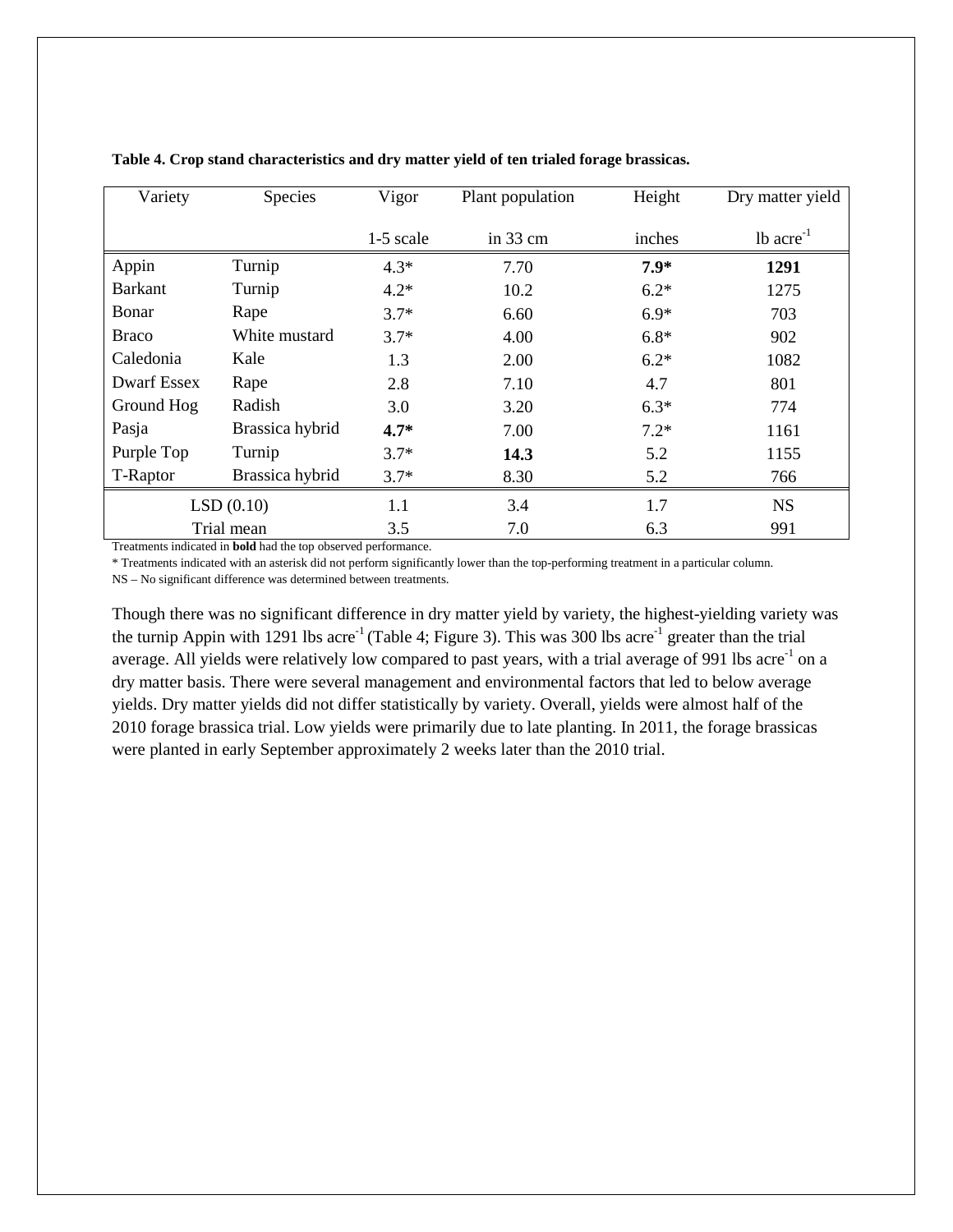

**Figure 3. Dry matter yields for forage brassicas.** *There was no significant difference among varieties.*

| Variety            | Crude protein | <b>ADF</b> | <b>NDF</b> | Ash     | <b>TDN</b> | <b>NFC</b> | <b>NSC</b> | <b>NeL</b>     |
|--------------------|---------------|------------|------------|---------|------------|------------|------------|----------------|
|                    | $\%$          | %          | $\%$       | $\%$    | $\%$       | %          | %          | Mcal $lb^{-1}$ |
| Appin              | 16.8          | 15.1       | 17.2       | 16.5    | 66.9       | 48.1       | 22.9       | 0.69           |
| <b>Barkant</b>     | 15.5          | 14.8       | 17.0       | $15.9*$ | 67.1       | $50.3*$    | 24.4       | 0.69           |
| Bonar              | 17.4          | 13.9       | 16.3       | $15.3*$ | 69.1       | 47.4       | 23.2       | 0.72           |
| <b>Braco</b>       | 18.5          | 16.5       | 18.0       | 18.3    | 65.1       | 43.7       | 15.6       | 0.67           |
| Caledonia          | $21.5*$       | 12.1       | 13.6       | 16.3    | 68.6       | 47.4       | 23.3       | 0.71           |
| <b>Dwarf Essex</b> | 17.2          | 13.6       | 15.5       | $13.7*$ | 71.1       | $51.7*$    | $26.7*$    | 0.74           |
| Ground Hog         | $20.1*$       | 15.6       | 16.7       | 17.7    | 66.2       | 44.0       | 16.0       | 0.69           |
| Pasja              | 16.0          | 14.3       | 17.0       | 16.7    | 66.9       | 48.9       | 23.9       | 0.69           |
| Purple Top         | 15.7          | 14.8       | 16.0       | 16.3    | 67.5       | $50.7*$    | $25.9*$    | 0.70           |
| T-Raptor           | 15.4          | 12.7       | 15.4       | $14.1*$ | 70.3       | $53.5*$    | 28.0*      | 0.73           |
| LSD(0.10)          | 2.9           | <b>NS</b>  | <b>NS</b>  | 2.4     | <b>NS</b>  | 3.4        | 3.5        | <b>NS</b>      |
| Trial mean         | 17.4          | 14.4       | 16.3       | 16.1    | 67.9       | 48.6       | 23.0       | 0.70           |

**Table 5. Feed quality indicators of trialed forage brassicas.**

Treatments indicated in **bold** had the top observed performance.

\* Treatments indicated with an asterisk did not perform significantly lower than the top-performing treatment in a particular column.

NS – No significant difference was determined between treatments.

Forage brassica varieties differed in several quality parameters (Table 5). Crude protein differed significantly by variety, with the highest concentrations in the kale variety Caledonia and the tillage radish Ground Hog. Crude protein values were between 15 and 22% for all varieties (Figure 4).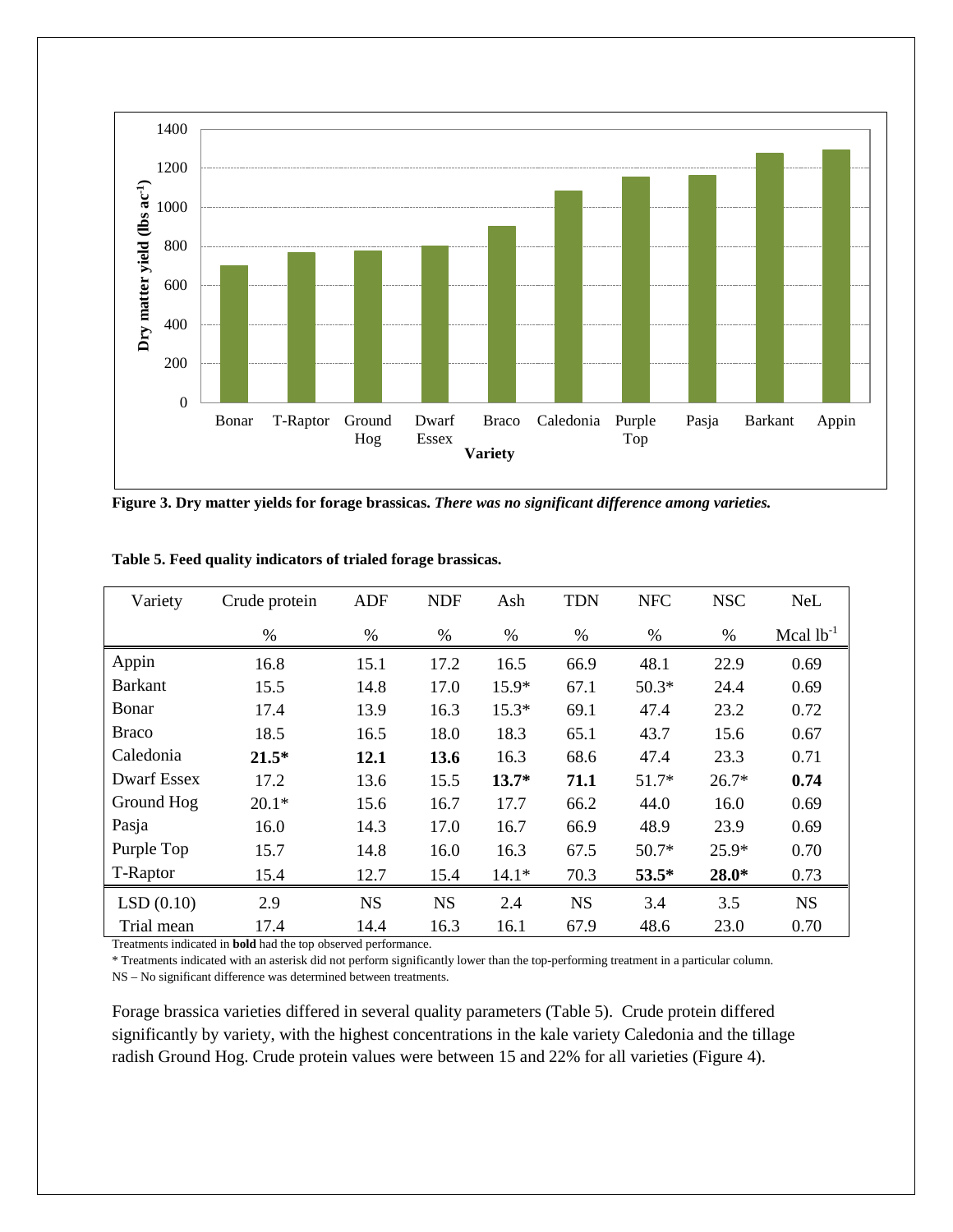

**Figure 4. Crude protein values for forage brassicas.** *Varieties with the same letter did not differ significantly (p=0.10).*

Fiber content (ADF and NDF) of the forage brassica were not statistically different among the varieties. The average NDF and ADF concentrations were 16.3 and 14.4, respectively. Overall the fiber concentrations of forage brassica are very low compared to other grazed forage. For example, spring perennial pasture often have NDF concentrations of 33% or higher. Total digestible nutrients were also not significant by variety, though TDN decreases as ash levels increases. Non-fiber carbohydrates, mainly starches, differed significantly by variety and were highest in T-Raptor (53.5%), though this was not significantly higher than Dwarf Essex, Purple Top, or Barkant. T-Raptor also had the highest percentage of NSC (28.0%), a measurement closely linked to NFC. Net energy of lactation was highest in Dwarf Essex rape  $(0.74 \text{ Meal lb}^{-1})$ . The ten forage brassicas harvested were also evaluated for micronutrient levels, with statistically significant differences in calcium, phosphorus, magnesium, and potassium by variety (Table 6). The micronutrients iron, manganese, zinc, and copper did not differ statistically by variety.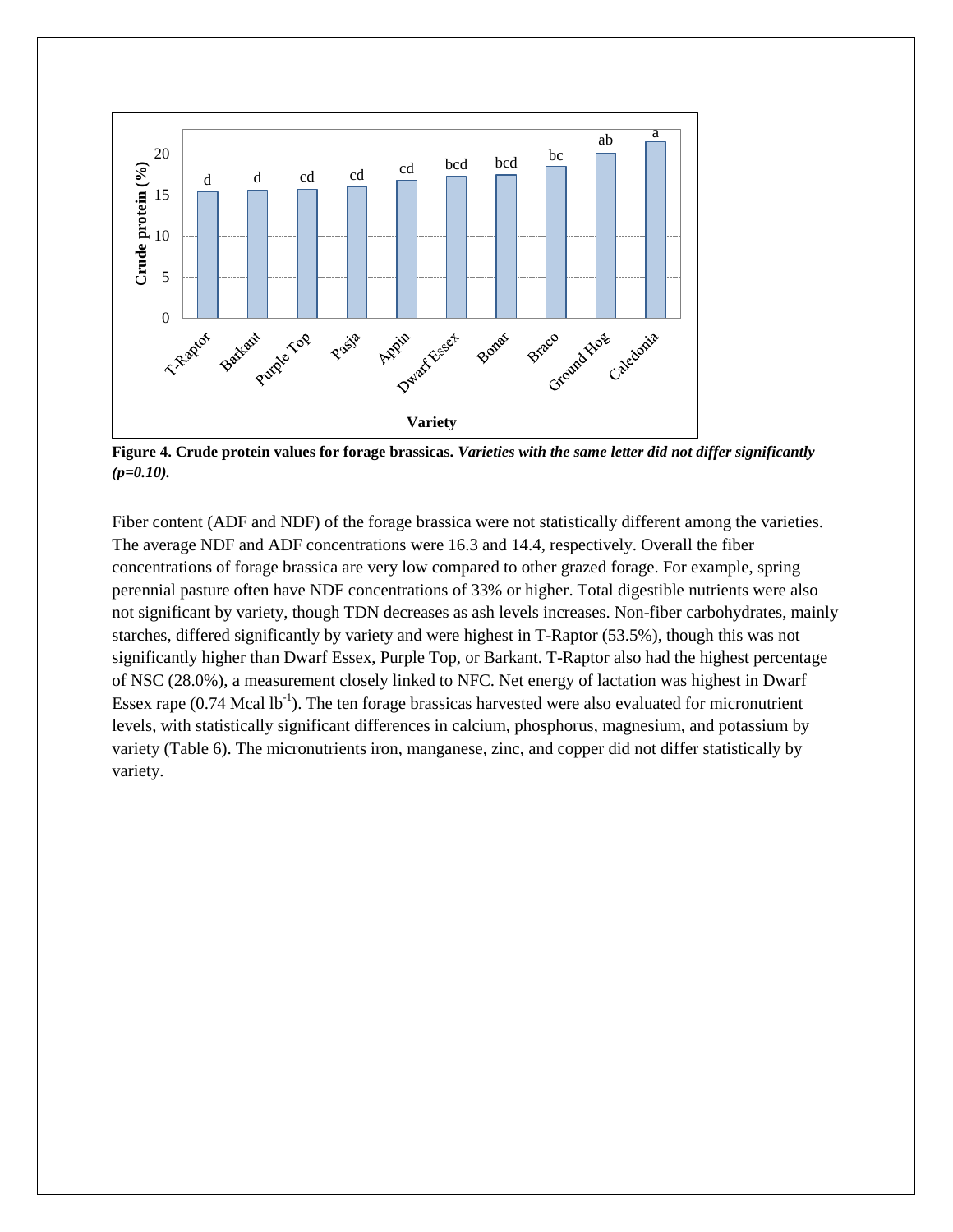| Variety            | Ca     | $\mathbf{P}$ | Mg      | K      | Fe        | Mn        | Zn        | Cu        |
|--------------------|--------|--------------|---------|--------|-----------|-----------|-----------|-----------|
|                    | $\%$   | $\%$         | %       | $\%$   | ppm       | ppm       | ppm       | ppm       |
| Appin              | 2.9    | $0.57*$      | $0.13*$ | $4.2*$ | 335       | 32.3      | 32.3      | 10.3      |
| <b>Barkant</b>     | 2.7    | $0.50*$      | $0.13*$ | $4.0*$ | 390       | 36.7      | 28.3      | 8.3       |
| Bonar              | 2.4    | $0.50*$      | $0.15*$ | 3.4    | 606       | 40.7      | 34.0      | 10.7      |
| <b>Braco</b>       | $3.5*$ | $0.56*$      | $0.14*$ | $3.8*$ | 541       | 42.0      | 29.3      | 8.3       |
| Caledonia          | 2.6    | $0.51*$      | 0.10    | $4.4*$ | 309       | 37.0      | 30.3      | 8.7       |
| <b>Dwarf Essex</b> | 2.5    | 0.47         | 0.12    | 3.1    | 431       | 38.0      | 27.0      | 9.0       |
| Ground Hog         | $3.4*$ | $0.54*$      | $0.13*$ | $4.0*$ | 502       | 39.7      | 28.7      | 8.7       |
| Pasja              | 2.8    | 0.45         | 0.11    | $4.0*$ | 618       | 46.3      | 31.3      | 10.0      |
| Purple Top         | 3.0    | 0.48         | $0.13*$ | 3.6    | 667       | 40.3      | 37.0      | 9.7       |
| T-Raptor           | 2.6    | 0.42         | 0.12    | 3.3    | 426       | 42.3      | 31.7      | 8.3       |
| LSD(0.10)          | 0.5    | 0.07         | 0.02    | 0.6    | <b>NS</b> | <b>NS</b> | <b>NS</b> | <b>NS</b> |
| Trial mean         | 2.8    | 0.50         | 0.13    | 3.8    | 483       | 39.5      | 31.0      | 9.2       |

**Table 6. Micronutrient levels of forage brassicas in the variety trial.**

Treatments indicated in **bold** had the top observed performance.

\* Treatments indicated with an asterisk did not perform significantly lower than the top-performing treatment in a particular column.

NS – No significant difference was determined between treatments.

## **ACKNOWLEDGEMENTS**

The University of Vermont Extension would like to thank Borderview Farm for their generous assistance with the trials. The research was funded in part by the NRCS Conservation Innovation Grant (CIG) and Organic Valley's Farmers Advocating for Organics (FAFO) Fund. We would also like to acknowledge Crops and Soils Team Members Katie Blair, Chantel Cline, Amanda Gervais, Savanna Kittell-Mitchell, Laura Madden, Susan Monahan, and Brian Trudell for their support on data collection.